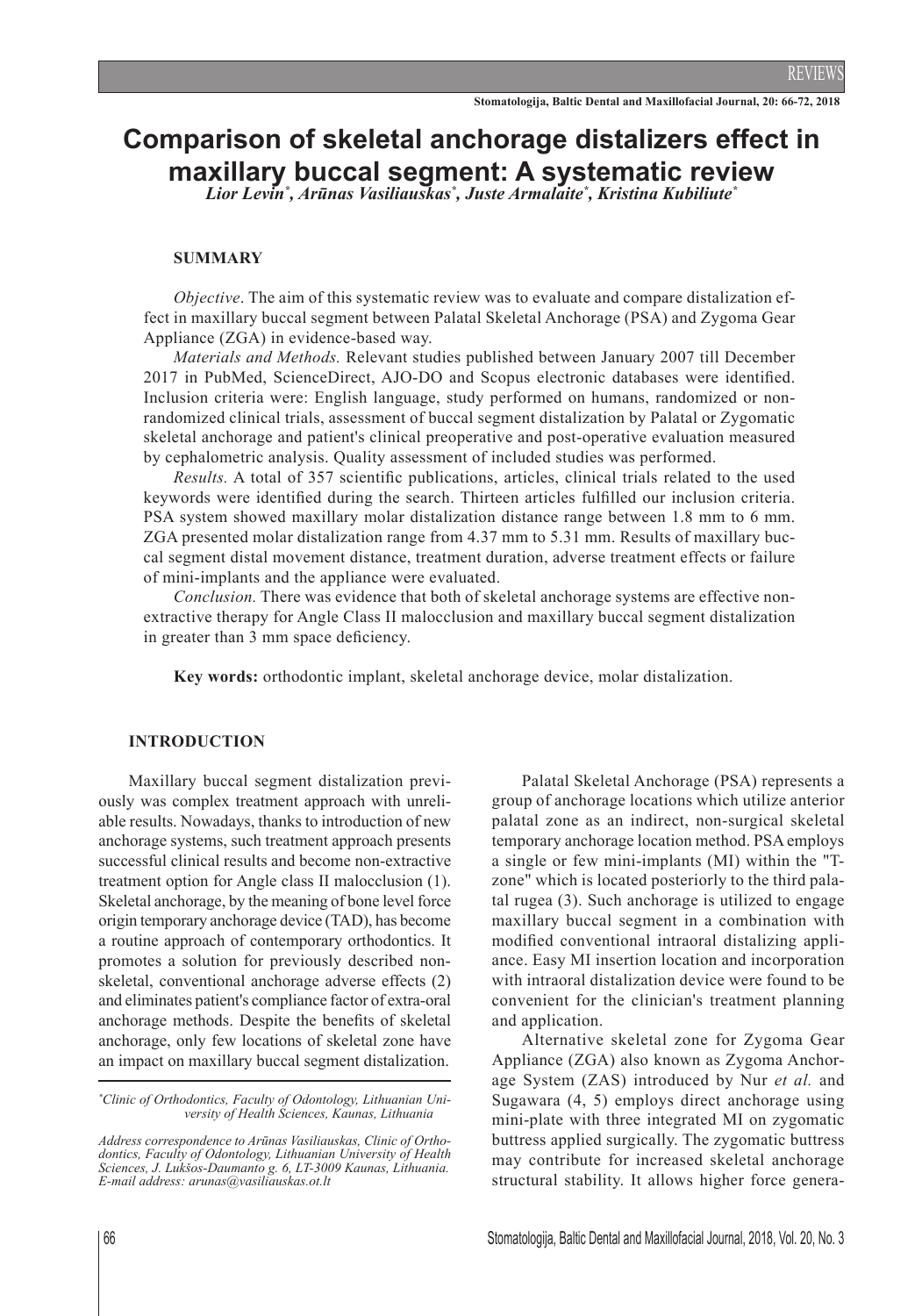tion upon target dentition and presence of significantly less bulky intraoral devices.

According to previously published literature, space deficiency greater than 3 mm per side requires orthodontic extractive therapy (6). The aim of this systematic review was to evaluate whether it is possible to gain more than 3 mm space by buccal segment distalization under non-extractive therapy and to compare distalization effect between Palatal Skeletal Anchorage and Zygoma Gear Appliance.

# **MATERIAL AND METHODS**

#### **Protocol and registration**

This systematic review was conducted following the PRISMA (Preferred Reporting Items for Systematic Reviews and Metaanalyses) statement (7).

# **Focus question**

Evaluating the results of scientific researches hypothesis arises whether it is possible to gain more than 3 mm distance of buccal segment distalization under non-extractive therapy with PSA or ZGA. The following focus question was developed according to the population, intervention, comparison, and outcome (PICOS) study design (Table 1).

# **Types of studies**

The literature review included scientific articles taken from dental journals published between January



**Fig. 1.** PRISMA flow diagram

| <b>Table 1. PICOS table</b> |
|-----------------------------|
|-----------------------------|

| <b>Component</b> | <b>Description</b>                                                                                                   |
|------------------|----------------------------------------------------------------------------------------------------------------------|
| Population       | Patients with dental Angle Class II malocclusion treated with non-<br>extractive therapy                             |
| Intervention     | Maxillary buccal segment or molar distalization devices                                                              |
| Comparison       | Palatal Anchorage and Zygoma gear appliance                                                                          |
| Outcome          | Changes in distalization amount, treatment duration and adverse effects<br>or failure of mini-implants/the appliance |
| Study design     | Randomized and non-randomized controlled comparative trials                                                          |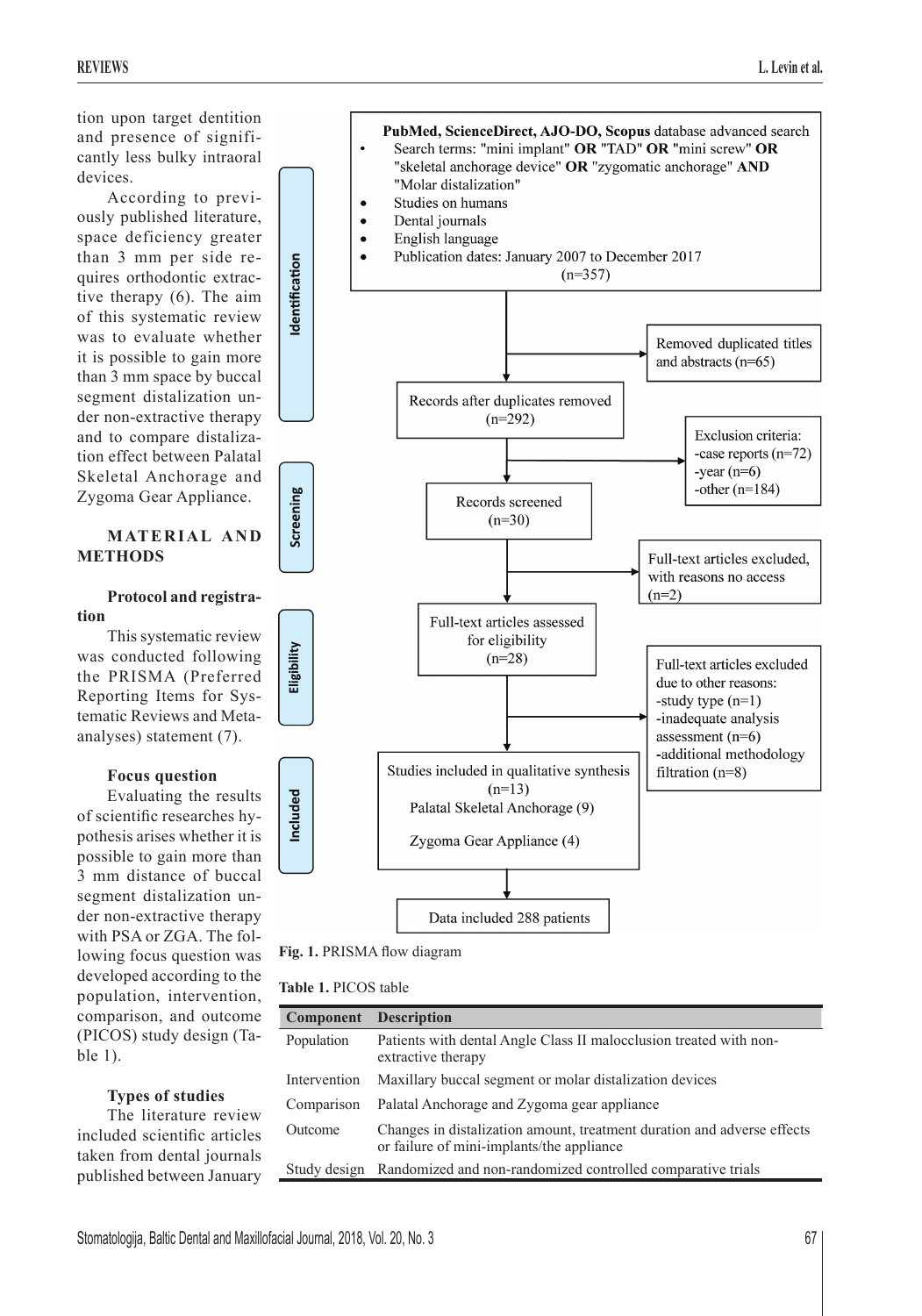first 2007 and December thirty 2017. Studies were performed on humans in addition to the included selected keywords. In total 357 scientific publications, articles, clinical trials reviews were identified and were related to keywords: mini implant, TAD, mini screws, skeletal anchorage device, zygomatic anchorage and molar distalization.

# **Information sources**

The search strategy incorporated examinations of electronic databases, supplemented by hand searches. The relevant literature studies were identified by searching in PubMed, Science Direct, AJO-DO and Scopus electronic databases. Titles and abstracts which derived from the broad search were independently screened to eliminate irrelevant publications. The final stage of screening involved full-text articles review and reading in order to certify study eligibility upon inclusion and exclusion criteria.

The inclusion criteria of the studies were: patient's clinical pre-operative and post-operative evaluation measured by cephalometric analysis; treatment of buccal segment distalization performed by Palatal or Zygomatic skeletal anchorage; all study subjects were humans; years of articles publication were limited to period from January 1st 2007 till December 30th 2017. The exclusion criteria were: in vitro studies; non-human studies; literature reviews, single case reports, editorials, commentaries; nonscientific topic irrelevancy.

## **Statistical analysis**

No meta-analyses could be performed due to the heterogeneity between the studies.

## **RESULTS**

## **Study selection**

Article review and data extraction were performed according to the PRISMA flow diagram (Figure 1). The initial database search identified a total of 357 results from which 65 duplicated titles and abstracts were excluded. The preliminary exclusion was done by topic relevance. From the remaining 292 articles 72 presented case reports, 6 were beyond date limits and other 184 were excluded due to other exclusion reasons. 28 full-text articles were assessed for eligibility. Finally, 13 articles that met the predefined criteria were included in the systematic review.

## **Quality assessment**

The Cochrane hand book was used for assessing risk of bias across the studies in order to identify study and methodological flaws (8). Based on the data given in each study potential risk of bias categorized into: low risk of bias (+), unclear risk of bias (?), or high risk of bias (-). The quality assessment of included studies revealed an unknown risk of bias (for one or more key domains) for the majority of the included studies (9-14, 16-20), two studies (15, 21) were classified as high risk of bias (for one of key domains) (Table 2).

| <b>Author</b>              | Random<br>sequence<br>generation | <b>Allocation</b><br>conceal-<br>ment | <b>Blinding</b><br>of partici-<br>pants and<br>personnel | <b>Blinding of</b><br>outcome as-<br>sessment | Incomplete<br>outcome<br>data ad-<br>dressed | <b>Selective</b><br>reporting | <b>Other bias</b> |
|----------------------------|----------------------------------|---------------------------------------|----------------------------------------------------------|-----------------------------------------------|----------------------------------------------|-------------------------------|-------------------|
| Kaya et al. (9)            | $\gamma$                         | $\gamma$                              | $+$                                                      | $^{+}$                                        | $^{+}$                                       | $^{+}$                        | $^{+}$            |
| Su-Jung Mah et al.<br>(10) | $\gamma$                         | ?                                     | $\overline{\mathcal{L}}$                                 | $^{+}$                                        | $^{+}$                                       | $^{+}$                        | $\gamma$          |
| Escobar et al. $(11)$      | $\overline{\mathcal{L}}$         | $\gamma$                              | $+$                                                      | $^{+}$                                        |                                              | $^{+}$                        | $^{+}$            |
| Oberti et al. (12)         | $\overline{\mathcal{L}}$         | $\gamma$                              | $+$                                                      | $^{+}$                                        | $^{+}$                                       | $^{+}$                        | $^{+}$            |
| Kinzinger et al. (13)      | $\gamma$                         | 9                                     | $^{+}$                                                   | $^{+}$                                        | $^{+}$                                       | $^{+}$                        | $\gamma$          |
| Polat-Ozsoy et al.<br>(14) | $\gamma$                         | 9                                     | $\gamma$                                                 | $^{+}$                                        | $^{+}$                                       | $^{+}$                        | $^{+}$            |
| Nienkemper et al.<br>(15)  |                                  | $\gamma$                              | $\overline{\mathcal{L}}$                                 | $^{+}$                                        | $^{+}$                                       | $^{+}$                        | $^{+}$            |
| Gelgor et al. (16)         | ?                                | $\gamma$                              | $^{+}$                                                   | $^{+}$                                        | $^{+}$                                       | $^{+}$                        | $^{+}$            |
| Önçag et al. (17)          | $\overline{\mathcal{L}}$         | 9                                     | $\gamma$                                                 | $^{+}$                                        | $^{+}$                                       | $^{+}$                        | $^{+}$            |
| Sa'aed et al. (18)         | $\gamma$                         | 7                                     | ?                                                        | $^{+}$                                        | $^{+}$                                       | $^+$                          | $^{+}$            |
| Nur <i>et al.</i> (19)     | $\gamma$                         | $\gamma$                              | $+$                                                      | $^{+}$                                        | $^{+}$                                       | $^{+}$                        | $^{+}$            |
| Kilkis et al. (20)         | $\overline{\mathcal{L}}$         | $\gamma$                              | $+$                                                      | $^{+}$                                        | $^{+}$                                       | $^{+}$                        | $^{+}$            |
| Kaya et al. (21)           |                                  | ?                                     | $+$                                                      | $^{+}$                                        | $^{+}$                                       | $^+$                          | $^+$              |

**Table 2.** Risk of Bias summary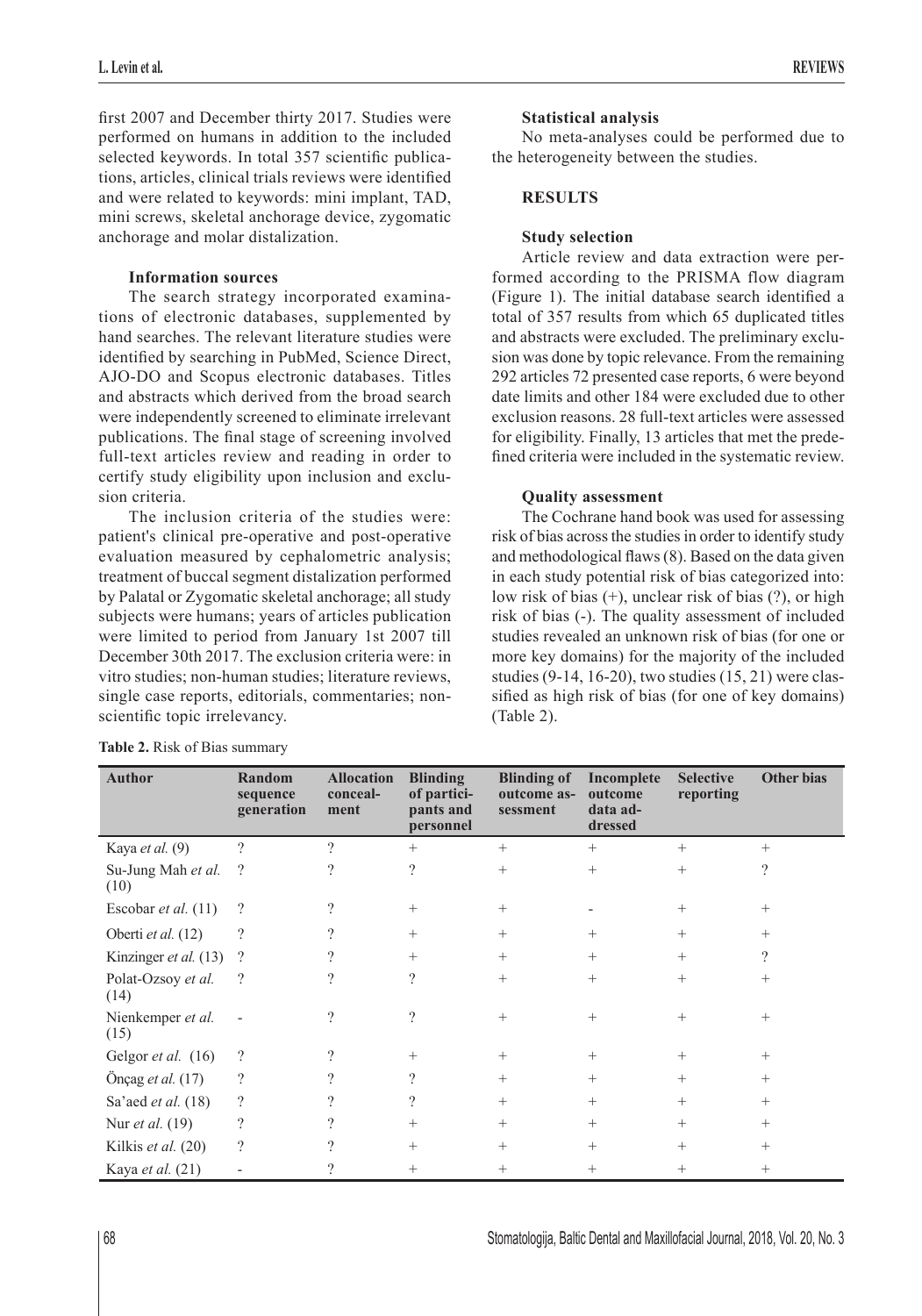# **Characteristics of included studies**

The included studies analysed maxillary buccal segment distalization of both skeletal anchorage location regarding to the number of participants; diameter, length and amount of MI utilized; distalization appliance and reported adverse treatment effects or failure of MI/the appliance. Nine studies represented

**Table 3.** Characteristics of the included studies

the PSA and three studies represented ZGA, one study compared both of the methods (15). The included studies characteristics are described in Table 3.

## **Evaluation of palatal anchorage in maxillary buccal segment distalization**

Palatal Skeletal Anchorage evaluation composed

|                              | No. Authors, year                          | N  | <b>Diameter</b><br>and length<br>of MI (mm) | of MI          | <b>Amount</b> Appliance                                                            | Force<br>(g)           | <b>Adverse effects and failure of</b><br><b>MI/Appliance</b>                                                         |  |
|------------------------------|--------------------------------------------|----|---------------------------------------------|----------------|------------------------------------------------------------------------------------|------------------------|----------------------------------------------------------------------------------------------------------------------|--|
| Palatal anchorage            |                                            |    |                                             |                |                                                                                    |                        |                                                                                                                      |  |
| 1.                           | Kaya et al.,<br>2012(9)                    | 15 | $2\times8$                                  | $\overline{2}$ | Pendulum                                                                           | 230                    | Not reported                                                                                                         |  |
| 2.1.                         | Su-Jung Mah et 7<br>al., 2016(10)          |    | Not reported 2                              |                | Lingual (palatal) arch                                                             | Not<br>reported        | Not reported                                                                                                         |  |
| 2.2.                         | Su-Jung Mah et 7<br>al., 2016(10)          |    | Not reported 2                              |                | Pendulum                                                                           | <b>Not</b><br>reported | Not reported                                                                                                         |  |
| 3.                           | Escobar et al.,<br>2007(11)                | 15 | $2 \times 11$                               | $\overline{2}$ | Modified pendulum                                                                  | 250                    | 2 evidence of inflammation and<br>MI failure                                                                         |  |
| 4.                           | Oberti et al.,<br>2009(12)                 | 16 | $2\times11$                                 | $\overline{2}$ | Dual-Force                                                                         | 250-300                | Not reported                                                                                                         |  |
| 5.                           | Kinzinger et<br>al., 2009(13)              | 10 | $1.6 \times 8 - 9$                          | $\overline{2}$ | Distal Jet                                                                         | 200                    | Not reported                                                                                                         |  |
| 6.                           | Polat-Ozsoy et<br>al., 2008 (14)           | 22 | $2\times8$                                  | $\overline{2}$ | Pendulum                                                                           | 230                    | 1 case of pendulum spring<br>breakage, 1 MI found unstable,<br>3 MI discovered as mobile in<br>the end of treatment. |  |
| 7.                           | Nienkemper et<br>al., 2014(15)             | 51 | $2\times11$                                 | $\overline{2}$ | Beneslider                                                                         | 240                    | 2 MI slightly mobile after<br>device removal                                                                         |  |
|                              | 8.1. Gelgor et al.,<br>2007(16)<br>Group 1 | 20 | $1.8 \times 14$                             | $\mathbf{1}$   | Nance holding arch                                                                 | 250                    | Slight incisors proclination and<br>increased overjet + molar rotation<br>and mesial tipping of premolars            |  |
|                              | 8.2. Gelgor et al.,<br>2007(16)<br>Group 2 | 20 | $1.8 \times 14$                             | $\mathbf{1}$   | Modified Nance hold-250<br>ing arch                                                |                        | Not reported                                                                                                         |  |
| 9.                           | Önçag et al.,<br>2007(17)                  | 15 | $3.8\times9$                                | $\mathbf{1}$   | Pendulum                                                                           | 300                    | Not reported                                                                                                         |  |
| 10.                          | Sa'aed et al.,<br>2014(18)                 | 24 | $2\times8$                                  | 3              | Palatal bar with two<br>hooks                                                      | 300                    | 3 cases of soft tissue inflam-<br>mation                                                                             |  |
| <b>Zygoma Gear Appliance</b> |                                            |    |                                             |                |                                                                                    |                        |                                                                                                                      |  |
| 1.                           | Nur et al.,<br>2012 (19)                   | 15 | $2\times 5$                                 | $\overline{3}$ | Miniplate + Modified<br>Headgear intraoral<br>bow with Ni-Ti<br>closed coil spring | 300                    | 2 cases of Zygomatic mini-<br>plate infection                                                                        |  |
| 2.                           | Kilkis et al.,<br>2016 (20)                | 21 | $2\times5$                                  | 3              | Miniplate $+$ headgear<br>intraoral U-bow with<br>coil spring                      | 350                    | None                                                                                                                 |  |
| 3.                           | Kaya et al.,<br>2012(9)                    | 15 | Not reported 3                              |                | Miniplate + round<br>bar and a cylindrical<br>terminal unit                        | 450                    | None                                                                                                                 |  |
| 4.                           | Kaya et al.,<br>2009(21)                   | 15 | $2.3\times7$                                | $\mathfrak{Z}$ | Miniplate + Distal bent 450<br>cylindrical unit with<br>Ni-Ti closed coil spring   |                        | 2 cases of gingival inflamma-<br>tion and infection                                                                  |  |

N - number of participants,

MI – mini-implant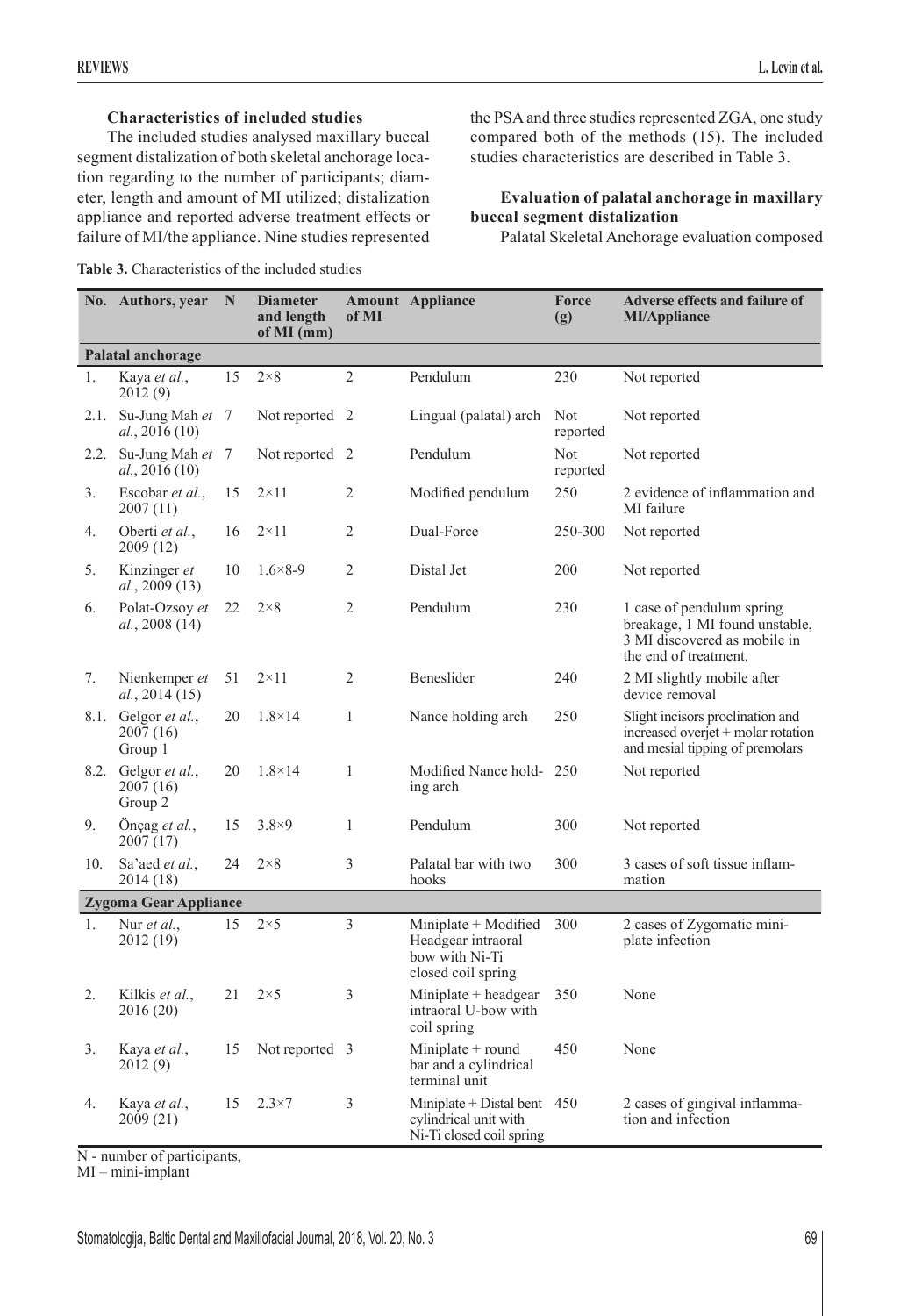of seven different types of distalizing appliances. The most common appliance was the pendulum device with its modification variations (5 groups) (9-11, 14, 17). Majority of routinely performed PSA utilized double paramedian MI anchorage (9-15). The active force load ranged between 200 g (13) to 300 g (12, 17, 18).

The comparison of cephalometric results between the methods is described in Table 4. Comparative evaluation performed regarding participants mean age presentation, first molar distalization amount by mm and tipping degree, second premolar or first premolar distalization and tipping, distalization rate per month and overall treatment duration until molar Class I correction achieved. The mean chronologic age ranges from  $11.6$  (15) to 19.2 (10). Mean molar distal movement ranges from 1.8 mm (10) to 6 mm (11), mean distal tipping of molar from 0.75*°* (16) to 11.3*°* (11). Premolars mean distalization range from 1.83 mm (9) to 4.85 mm (11) and mean distal tipping from 3*°* (13) to 9.9*°* (14). One article with two study groups reported mesial premolar tipping of 3.15*°* and 0.10*°* (16). The overall distalization duration ranged from 4.6 months (16) to 28 months (18) with unevenly distributed distalization rate per month. The greatest amount of distalization was reported by Escobar *et al.* (11) who used PSA with implant supported pendulum device. The amount of molar distalization was 6±2.27 mm and tipping of 11.3±6.2*°*. The premolars distalized by  $4.85 \pm 1.96$  mm and tipped distally by

**Table 4.** Characteristics of the included studies

8.6±5.08*°*. Overall treatment duration until Class I correction was 7.8±1.7 months.

## **Evaluation of Zygoma Gear Appliance in maxillary buccal segment distalization**

For evaluation of Zygoma Gear Appliance effect in maxillary buccal segment distalization 4 articles and study groups dealing with ZGA were included. The study performed by Nur *et al.* (18) specified bilateral buccal segment distalization results. Two were comparative clinical studies: one between ZGA and Palatal Skeletal Anchorage (9), and another compared ZGA with Cervical Headgear (21). One study was presented indicating clinical results of unilateral molar distalization (20). All the studies sharing same amount of 3 MI utilization in a combination with mini-plate applied in surgical manner. The active force load ranged between 300g (19) to 450g (9, 21).

Comparative evaluation was performed in the same manner as with PSA. The results are described in Table 4. Mean initial chronologic age ranged from 14.7 (9) to 15.87 (19) years. The mean molar distal movement ranged from 4.37 mm (19) to 5.31 mm (20), and the mean molar distal tipping from 3.30*°* (19) to 6.39*°* (20). The greatest amout of molar distalization was reported by Kilkis *et al.* (20) who evaluated the effect of unilateral molar distalization  $-5.31\pm2.45$  mm with distalization rate of 0.98 mm per month.

| No.                                 | Mean age<br>(years) | Molar distali-<br>zation (mm) | Molar tip-<br>ping $(°)$ | <b>Distalization rate Premolar move-</b><br>(mm\month) | ment (mm)                | Premolar<br>tipping $(°)$ | <b>Treatment dura-</b><br>tion (months) |  |  |
|-------------------------------------|---------------------|-------------------------------|--------------------------|--------------------------------------------------------|--------------------------|---------------------------|-----------------------------------------|--|--|
| <b>Palatal Anchorage Appliances</b> |                     |                               |                          |                                                        |                          |                           |                                         |  |  |
| $\mathbf{1}$ .                      | $14.3 \pm 1.6$      | $3.00 \pm 1.70$               | $8.80\pm 6.54$           | $0.1 - 0.37$                                           | $1.83 \pm 1.14$          | $6.10 \pm 5.80$           | $8.1 \pm 4.2$                           |  |  |
| 2.1.                                | $19.2 \pm 4.4$      | $2.4 \pm 3.1$                 | $0.8 + 2.0$              |                                                        |                          |                           |                                         |  |  |
| 2.2.                                | $19.2 \pm 4.4$      | $1.8 \pm 1.2$                 | $1.5 \pm 1.3$            | $\overline{a}$                                         |                          |                           |                                         |  |  |
| 3 <sub>1</sub>                      | $13 \pm 2.1$        | $6 + 2.27$                    | $11.3 \pm 6.2$           | $\blacksquare$                                         | $4.85 \pm 1.96$          | $8.6 \pm 5.08$            | $7.8 \pm 1.7$                           |  |  |
| 4.                                  | 14.3                | $5.9 \pm 1.7$                 | $5.6 \pm 3.7$            | 1.2                                                    | $4.26 \pm 1.9$           | $5.4 \pm 3.8$             | 5                                       |  |  |
| 5.                                  | 12.1                | $3.92 \pm 0.53$               | $2.79 \pm 2.51$          | $\frac{1}{2}$                                          | $1.87 \pm 0.74$          | $3.00 \pm 2.69$           | 6.7                                     |  |  |
| 6.                                  | $13.61 \pm 2.01$    | $4.8 \pm 1.8$                 | $9.1 \pm 4.6$            | 0.7                                                    | $4.1 \pm 2.1$            | $9.9 \pm 5.2$             | $6.8 \pm 1.7$                           |  |  |
| 7.                                  | $17.8 + 9.6$        | $3.6 \pm 1.9$                 | $1.5\pm 6.7$             | $0.6 \pm 0.4$                                          |                          |                           | $7.5 \pm 2.9$                           |  |  |
| 8.1.                                | $11.6 - 15.1$       | $3.95 \pm 1.68$               | $9.05 \pm 4.67$          | $\overline{\phantom{0}}$                               | $\overline{\phantom{a}}$ | $-3.15 \pm 3.36$          | 4.6                                     |  |  |
| 8.2.                                | $12.3 - 15.4$       | $3.88 \pm 1.47$               | $0.75 \pm 0.72$          | $\overline{a}$                                         | $\overline{\phantom{a}}$ | $-0.10 \pm 0.38$          | 5.4                                     |  |  |
| 9.                                  |                     | $3.4 \pm 1.18$                | 10±3.29                  | $\overline{a}$                                         | $2.08 \pm 0.94$          | $7.26 \pm 4.54$           | 6.75                                    |  |  |
| 10.                                 | 12.4                | $3.06 \pm 0.54$               | $1.53 \pm 0.98$          | $\overline{\phantom{m}}$                               |                          |                           | $28.0 \pm 8.2$                          |  |  |
| <b>Zygoma Gear Appliance</b>        |                     |                               |                          |                                                        |                          |                           |                                         |  |  |
| 1.                                  | $15.87 \pm 1.09$    | $4.37 \pm 2.15$               | $3.30 \pm 2.31$          | 0.84                                                   |                          |                           | $5.21 \pm 0.96$                         |  |  |
| $\mathfrak{2}$ .                    | $15.68 \pm 2.18$    | $5.31 \pm 2.45$               | $6.39 \pm 5.39$          | 0.98                                                   | $1.63 \pm 1.90$          | $4.05 \pm 3.47$           | $5.4 \pm 0.12$                          |  |  |
| 3 <sub>1</sub>                      | $14.7 \pm 2.5$      | $5.03 \pm 0.30$               | $5.43 \pm 1.36$          | $0.5 - 0.6$                                            | $4.80 \pm 0.27$          | $2.00 \pm 1.56$           | $9.0 \pm 2.4$                           |  |  |
| 4.                                  | $14.74 \pm 0.65$    | $5.27 \pm 1.53$               | $5.77\pm4.99$            | $\frac{1}{2}$                                          | $5.17 \pm 1.52$          | $2.27 \pm 5.70$           | $9.03 \pm 0.62$                         |  |  |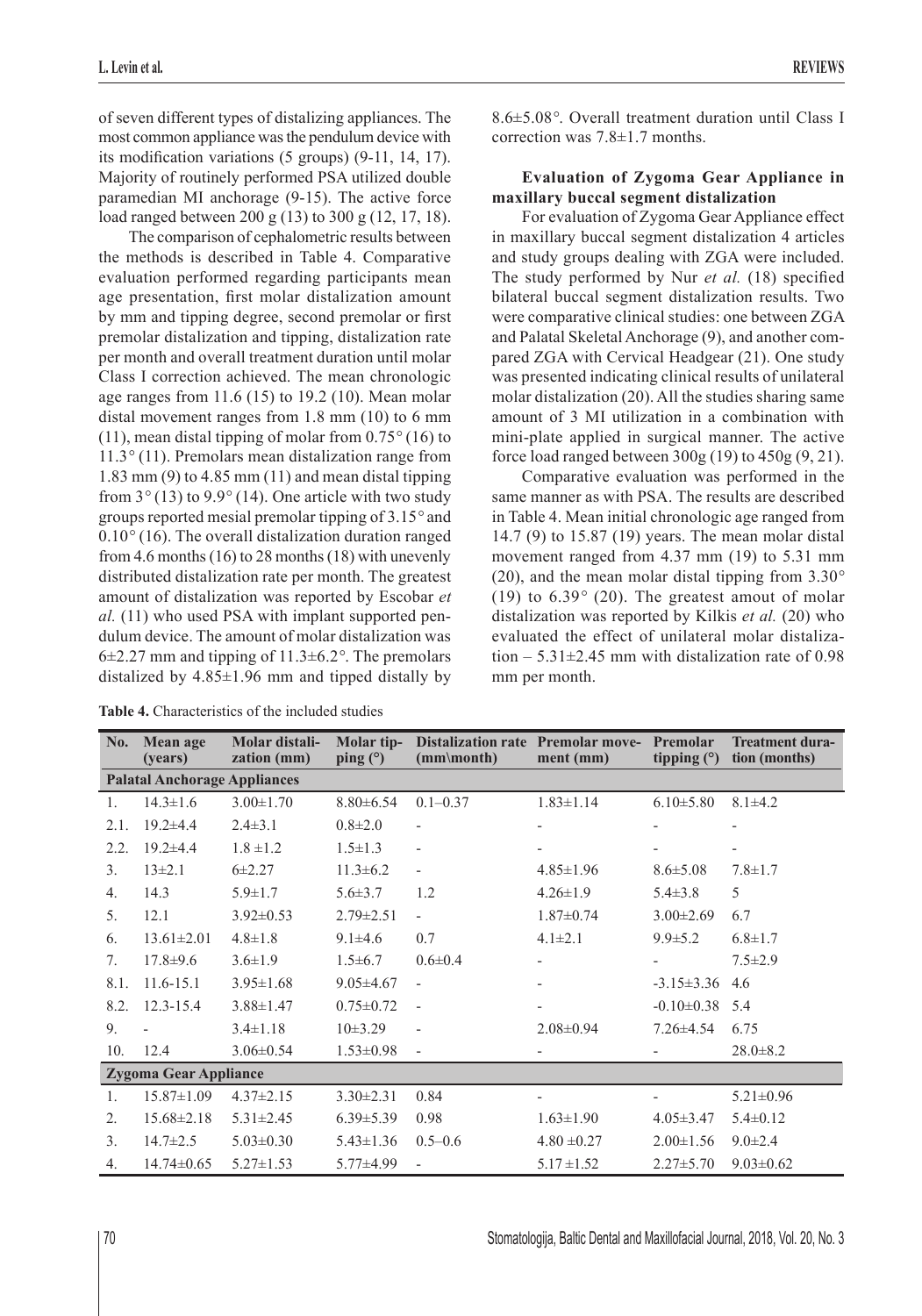#### **DISCUSSION**

Our systematic review evaluated and compared distalization effect and efficiency between 2 contemporary skeletal anchorage locations. It is hard to make precise conclusions about the effectiveness of PSA appliances because of the variations between their designs. Seven different types of distalizing appliances were analysed. As we know, the appliance design is very critical since the direction of activation plays a major role in the vectors of distalization forces and activation rate. If there is excessive degree of distal tipping, it indicates too long force application distant from the dentition's center of resistance. Different design means possible different side effects. The most common appliance used was the pendulum. It was used in 5 out of 10 studies (9-11, 14, 17). But even comparing the cephalometric results of this same appliance - the amount of distalization varies from 1.8±1.2 mm  $(10)$  to  $6\pm2.27$  mm  $(11)$ , and tipping varies from  $1.5\pm1.3^{\circ}$  (10) to  $11.3\pm6.2^{\circ}$ (11). The distribution of the results is very wide. We can presume that the small details in the construction of the appliance and the fact that dental technician is involved gives us the results in such a great of inequality. Using ZGA appliance the results are more consistent. The distalization of molars varies between 4.37±2.15 mm (19) to  $5.31\pm2.45$  (20), and degree of tipping between  $3.3\pm2.31^{\circ}$  (19) to  $6.39\pm5.39^{\circ}$  (20). It could be due to less complicated construction of this appliance. PSA presented large variations of cephalometric results which did not follow any harmony between the study groups within any of the compared elements in comparison with ZGA groups. But despite these inconsistencies, based on our analyzed cephalometric results, we can state that both of the treatment options found to be successful in distalizing more than 3 mm in buccal segment and are effective treatment alternative to extractive orthodontic treatment in order to correct Angle Class II malocclusion. Only in one study (10) the amount of molar distalization with PSA appliance was less than 3 mm and in two studies  $\sim$  6 mm (11, 12). The advantage we have noted with ZGA appliance is more predictable final result.

The clinical guide for safe load of skeletal anchorage systems rely on the principle of subdividing load among skeletal anchorage devices amount in relation to involved target dentition or by type of distalization. The amount of MI is directly related to expression of indirect force generation which the anchorage may withstand under controlled and safe distalization without anchorage loss. The amount of forces with PSA appliances varied between 200-300g in the studies. It looks like this amount of force is sufficient for buccal segment distalization and the inconsistencies of the amount of distalization rate were because of the differences in the design of the appliances. Based on our analysis we discovered that one article identified anchorage loss by the meaning of mesial premolar tipping of 3.15*°* (16) in addition to increased incisors proclination, increased overjet and appearance of first molar rotation. The single MI loaded by 250 g of force may contribute for increased potential of acting reciprocal forces distribution along the loaded target dentition, represented by overload and resulted in undesired dentition formation. Based on our findings, every skeletal anchorage device is subjected to specific amount of load. Non-surgical PSA approach recommended load is limited to 300 g of force generation. Furthermore, despite the diameter and length of the MI, it is not recommended to apply more than 200 g of force to single mini-implant. While surgical approach may facilitate higher force magnitude in order to facilitate greater segmental distalization but more than 350 g is not recommended. Looking at the distalization rate per month in ZGA appliance group we noticed that excessive force is ineffective for distalization rate of molars: 0.98 mm per month using 350 g of force (20), and only 0.5-0.6 mm per month using 450 g of force  $(9)$ .

Patients comfort factor is a crucial element for treatment success. The PSA rely on basic principle of utilizing anchorage devices which are located in the center and anterior palate in addition to bulky intraoral device which engages on target dentition. Patients are required to undergo strict oral hygiene regiment and dental follow-up visits. The relatively larger appliance contributes to overall patient discomfort which expressed by esthetic and functional changes, such as phonetics and speech, mastication adaptation and chewing discomfort (5). The surgical method utilizing the zygomatic buttress by ZGA, involves surgical exposure of the zygomatic process and mini-plate head express into the oral cavity connected to the active distalizing device. The concept of subsequent surgical exposure of the site and partially submerged object leaving a connection between sterile bone zone to the oral cavity may potentially lead to a variety of infections pathological conditions, soft tissue and mini plate infections as the main clinical complication (19, 21). However, the ZGA offers smaller intraoral distalizing device which contributes to improved intraoral comfort during the distalization period.

All study types evaluated in this systematic review found to be prospective comparative clinical trials or retrospective comparative clinical trials. The